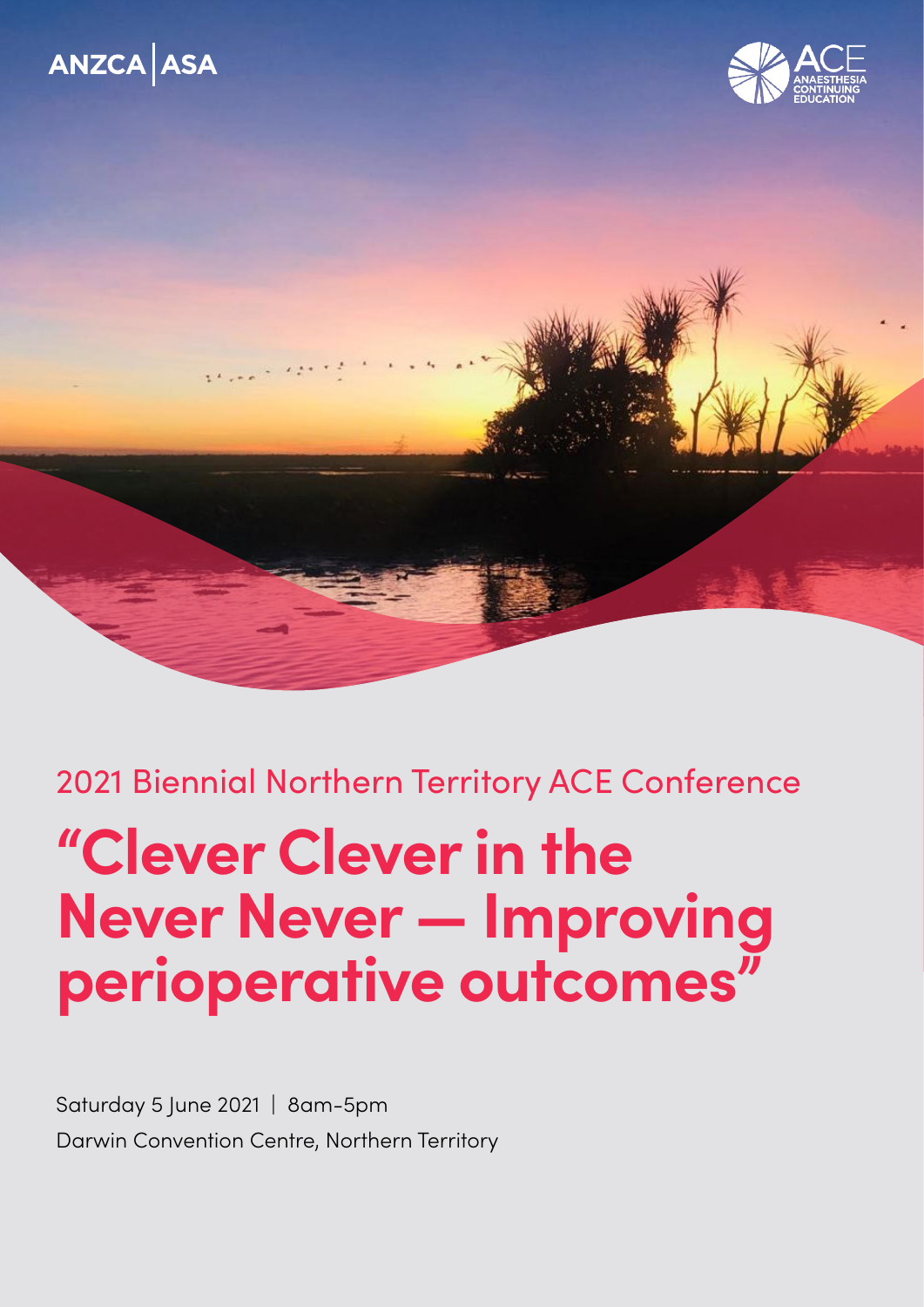# Welcome

The Top End Health Department of Anaesthesia and Perioperative Medicine is pleased to present the 2021 biennial Northern Territory Anaesthesia Continuing Medical Education Conference. The meeting will examine the themes of perioperative optimisation and improving postoperative outcomes.

We welcome as our keynote speaker, Professor Guy Ludbrook, a Professor of Anaesthesia at the Royal Adelaide Hospital, Head of Acute Care Medicine at the University of Adelaide and Director of the Early Phase Clinical Trials unit of PARC Clinical Research. He will discuss current and emerging initiatives in the field of early postoperative care and strategies to improve outcomes and value in healthcare. Local and interstate guest speakers will present updates on related topics from the field of perioperative medicine.

The conference will provide delegates with the opportunity to participate in ALS or CICO workshops that comply with ANZCA 'emergency response' CPD requirements. An exciting and practical workshop led by Dr Allan Cyna from the Women's and Children's Hospital, Adelaide, will guide registrants through the implementation of therapeutic communication when the usual strategies aren't working! Particular reference will be given to severe needle phobia, communicating with the extremely anxious and adjunctive techniques in acute and chronic pain management, paediatric burns and obstetric anaesthesia.

Additional CPD points may be acquired by attendees who participate in an optional multicentre audit. Each participant will be requested to submit data from 20 patients which will be collated, analysed and presented at the meeting. The activity will be designed to meet the criteria for 'clinical audit of own practice' which is a mandatory item in the practice evaluation category of the ANZCA CPD programme. Further information will be provided upon meeting registration.

We've had a fantastic Wet and the waterfalls are pumping! So book yourself a sunny winter break and join us for a day's education before hitting the road to explore. Following completion of the academic activities we invite you to join us for some Top End hospitality at the conference dinner.

Dr Ruth Barbour Dr Sandy Smirk

**Conference co-convenors**

Photo: Dr Alison Tjhia - Staff Specialist Anaesthetist, Royal Darwin Hospital "Magpie geese flying at sunset over Corroboree Billabong"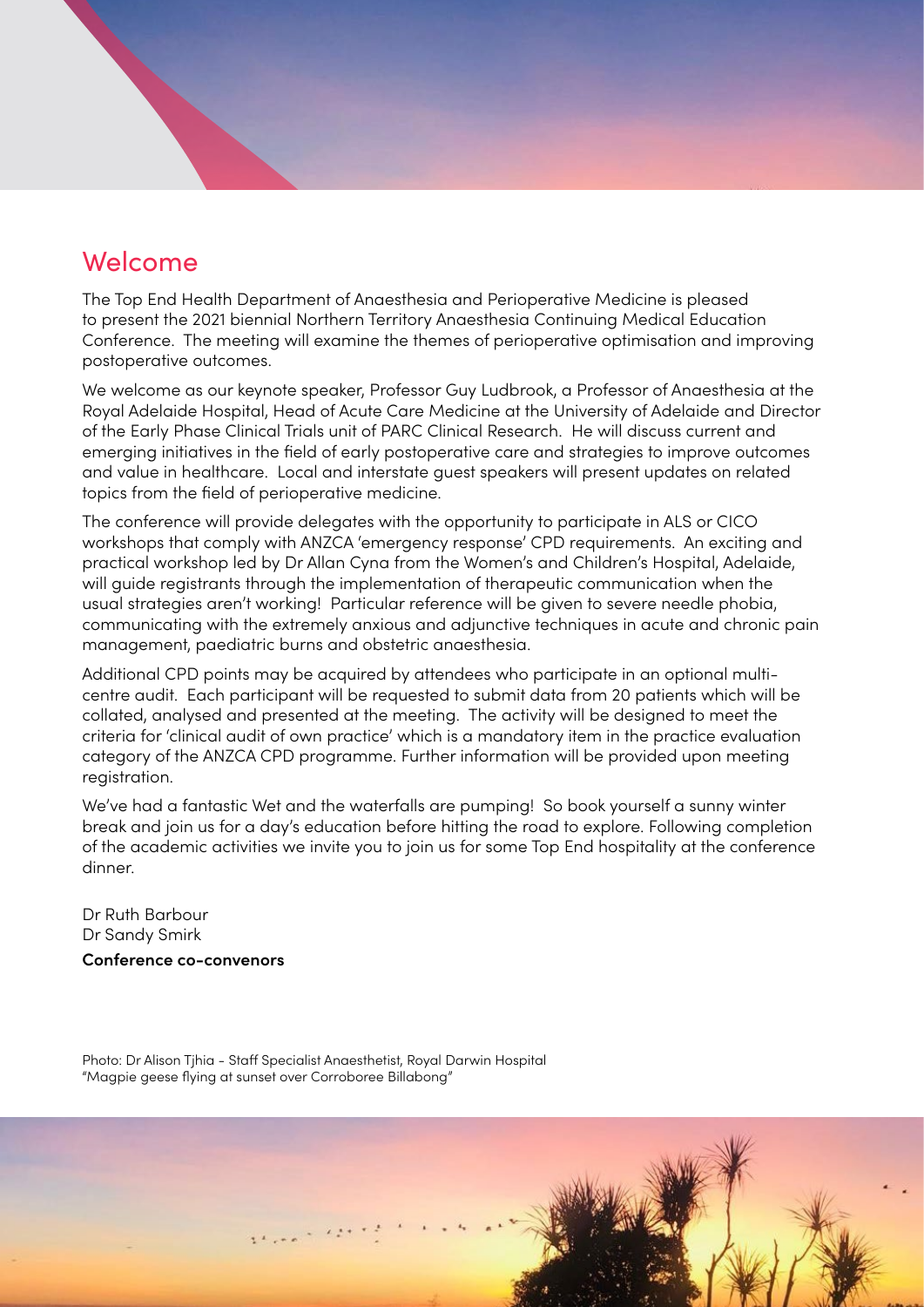# **Program**

| $8 - 8.30$ am               | Registration and welcome                                                            |                                                              |  |  |
|-----------------------------|-------------------------------------------------------------------------------------|--------------------------------------------------------------|--|--|
| <b>Session 1</b>            |                                                                                     |                                                              |  |  |
| 8.30-9.30am                 | The hidden pandemic                                                                 | Professor Guy Ludbrook                                       |  |  |
| $9.30 - 10$ am              | Perioperative outcomes in First Nations Peoples                                     | Dr Edith Waugh                                               |  |  |
| 10-10.30am                  | Morning tea                                                                         |                                                              |  |  |
| <b>Session 2</b>            |                                                                                     |                                                              |  |  |
| 10.30-10.50am               | The Wet and the Dry. Perioperative management<br>of the patient with renal disease. | Dr Sarah Jones                                               |  |  |
| 10.50-11.10am               | Where should she deliver? The expectant mother<br>with rheumatic heart disease      | Dr Edwina Wing Lun                                           |  |  |
| 11.10-11.30am               | The snorer from an ENT surgeon's perspective                                        | Dr Graeme Crossland                                          |  |  |
| 11.30-11.45am               | Q&A                                                                                 | Dr Sarah Jones<br>Dr Edwina Wing Lun<br>Dr Graeme Crossland  |  |  |
| 11.45-12.30pm               | The hitchhiker's guide to hypnotic communication<br>in anaesthesia                  | Dr Allan Cyna                                                |  |  |
| 12.30-1.30pm                | Lunch                                                                               |                                                              |  |  |
| <b>Session 3</b>            |                                                                                     |                                                              |  |  |
| 1.30-1.50pm                 | Audit presentation                                                                  | Dr Linden De Ridder                                          |  |  |
| 1.50-2.30pm                 | Back to the future                                                                  | Professor Guy Ludbrook                                       |  |  |
| $2.30 - 3pm$                | Afternoon tea                                                                       |                                                              |  |  |
| <b>Concurrent workshops</b> |                                                                                     |                                                              |  |  |
| $3-5$ pm                    | Can't Intubate Can't Oxygenate (CICO)                                               | Dr Andrew Magness<br>Dr Ray Paramalingham<br>Dr James Hooper |  |  |
| $3-5$ pm                    | Advanced Life Support (ALS)                                                         | Dr Anna West<br>Dr Alexandra Hurrell<br>Dr Ben Peake         |  |  |
| $3-5$ pm                    | Wizard Ways with Words                                                              | Dr Allan Cyna<br>Dr Matthew Jenke                            |  |  |
| 7pm                         | Conference dinner                                                                   |                                                              |  |  |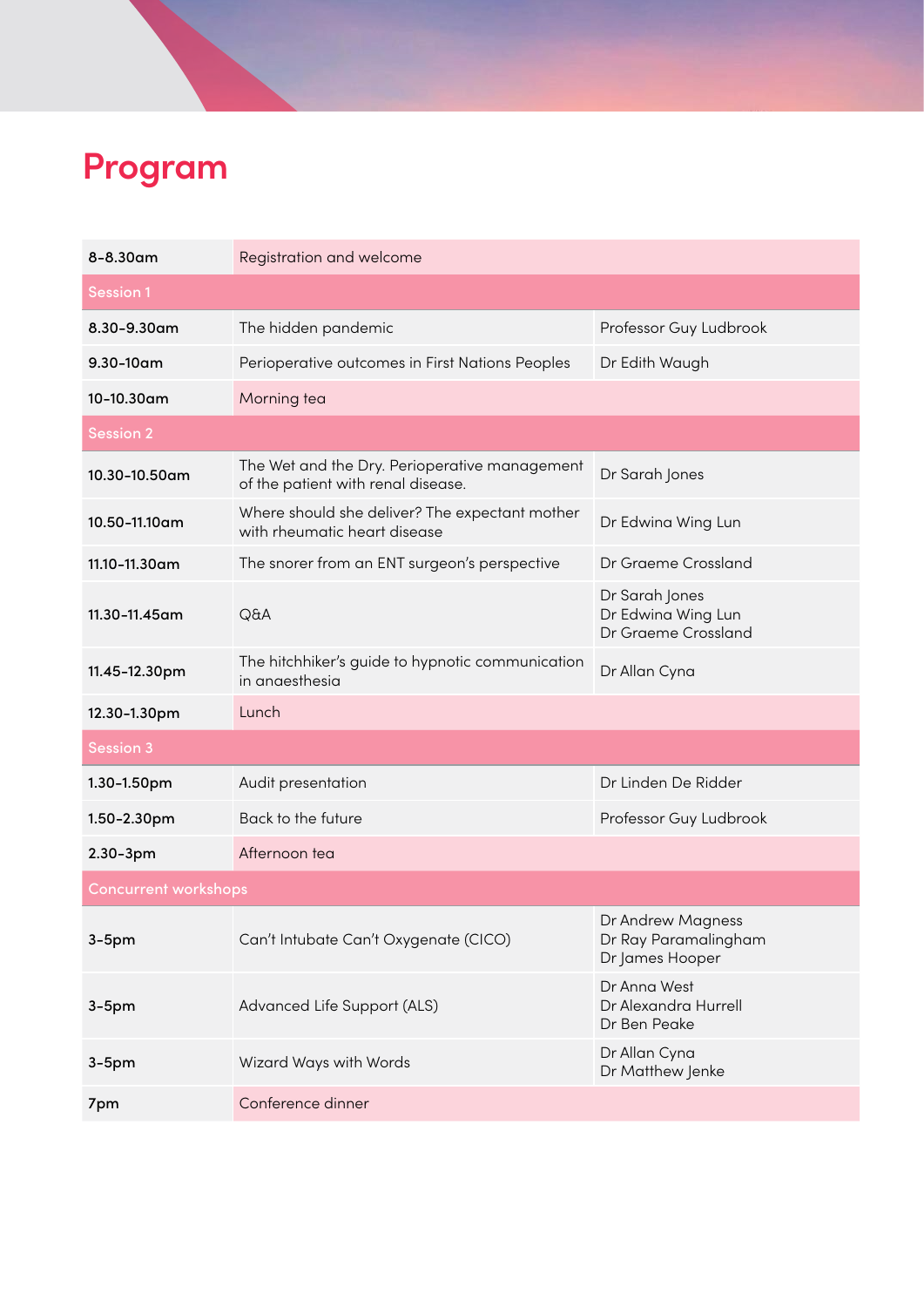# **Workshops**

| <b>Advanced life support (ALS)</b>                                                              | Can't intubate can't oxygenate (CICO)                                                                                                                                                            |
|-------------------------------------------------------------------------------------------------|--------------------------------------------------------------------------------------------------------------------------------------------------------------------------------------------------|
| Time: 3-5pm                                                                                     | Time: 3-5pm                                                                                                                                                                                      |
| Cost: \$55                                                                                      | Cost: \$66                                                                                                                                                                                       |
| Maximum participants: 12                                                                        | Maximum participants: 12                                                                                                                                                                         |
| This session will meet the ANZCA CPD Program<br>requirements as an emergency response activity. | This session will meet the criteria for ANZCA CPD<br>Program emergency response CICO training. It will<br>address the latest equipment, airway algorithms,<br>human factors and team management. |

"Wizard Ways with Words" with Dr Allan Cyna

#### Time: 3-5pm

Cost: \$55

Maximum participants: 50

This interactive session will feature a 'how-to-do-it' guide to therapeutic communication for anaesthetists when the usual strategies aren't working! Situations covered include severe needle phobia, communication with the extremely anxious, soothing words in acute and chronic pain management and adjunctive communication techniques in paediatric burns and obstetric anaesthesia.

This session will meet the ANZCA CPD Program requirements within the Knowledge and Skills category: Lectures - one credit per hour.

### Conference dinner

Please join us for alfresco dining on the Esplanade at the Darwin Club Restaurant at 7pm on the Saturday evening. Partners are most welcome.

#### **Registration**

To register for this event online, please visit the ANZCA events registration portal at [www.anzca.edu.au/events-courses](http://www.anzca.edu.au/events-courses)

Registration closes on 14 May 2021. Registration includes plenary talks, lunch, morning and afternoon tea. Workshop and conference dinner registrations are separate and additional costs apply.

### Registration fees

| Consultant                           | \$363 |
|--------------------------------------|-------|
| Trainee/allied health/retired fellow | \$275 |
| <b>Nurses</b>                        | \$121 |
| ALS Workshop                         | \$55  |
| CICO Workshop                        | \$66  |
| Therapeutic Communication Workshop   |       |
| Conference Dinner                    |       |

| Conference Dinner                                |       |
|--------------------------------------------------|-------|
| (all-inclusive 3 course dinner & drinks package) | \$143 |